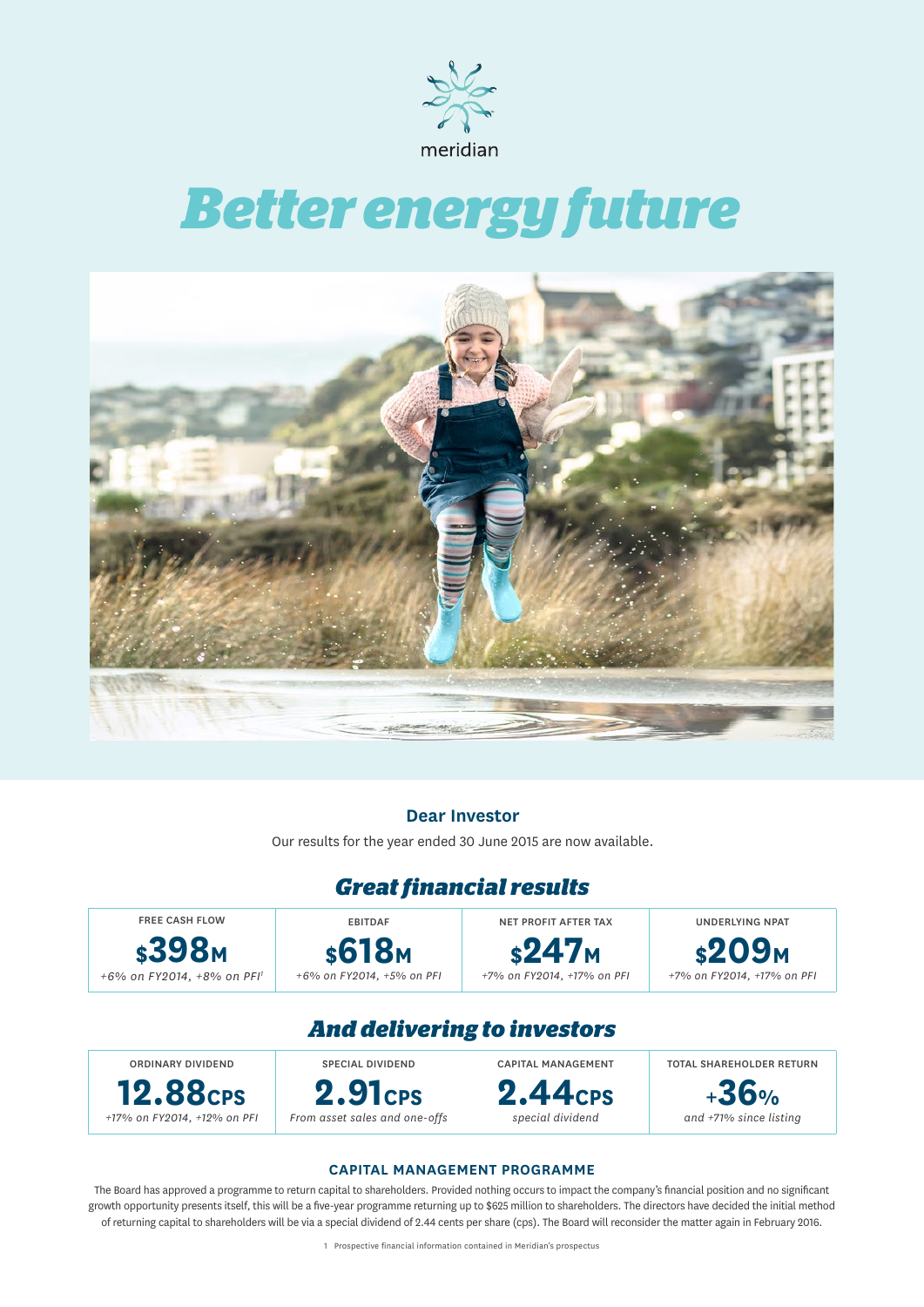# *From our Chair and Chief Executive*



**CHRIS MOLLER** *Chair*



**MARK BINNS** *Chief Executive*

#### **Introduction**

Meridian's headline operating earnings measure of EBITDAF was up +6% on last year at \$618 million and this was +5% up on the forecast in the prospectus. All other principal financial metrics were on or ahead of the prospectus forecast.

The fate of Tiwai Point smelter was again at the forefront of the company's attention, as 1 July 2015 was the first date upon which the owner, New Zealand Aluminium Smelters Ltd (NZAS) could give notice to terminate its contract with Meridian. Most shareholders will be aware that Meridian and NZAS signed a variation to the Electricity Agreement.

The review of transmission pricing by the Electricity Authority (EA) took a positive step forward this year. The EA is looking at how transmission costs are recovered from all the parties that benefit from the transmission grid. It was pleasing to see the EA's Transmission Pricing Methodology (TPM) options paper issued in June 2015 set out new options that better align what parties pay with the benefits that they receive from using the national grid.

This year, overall electricity demand in New Zealand was up +3% on the previous year. Growth was evident in nearly all regions, led by agricultural demand in the provinces. While a strong irrigation season helped, we have seen an underlying increase in demand. Significant thermal plant closure is occurring which requires

strategic thought by all market participants. It may mean new investment signals are moving closer.

The competition to attract new customers remains intense. Meridian is competing hard, but providing discounted offers to customers at the levels seen by some of our competitors is unsustainable and unprofitable. We continue to focus on keeping our customers based on fair pricing and excellent service. This year we also saw our Powershop retail offering top 100,000 customers in New Zealand and Australia.

#### **Dividends and returns**

During the year the Board announced that it had changed the Dividend Policy by increasing the percentage of free cash flow paid out from 70-80% to 75-90%. With the declaration of a final dividend of 8.08 cps (imputed to 55%) the total ordinary dividends declared for the year were 12.88 cps, or 83% of the free cash flow as measured by the policy.

In addition to the 2.44 cps special dividend from the capital management programme, the company's cash position has been enhanced by further asset sales and the resolution of a tax liability position in Australia. This has enabled directors to declare a further special dividend for the year of 2.91 cps.

Shareholders were required to pay the Crown the remaining 50% instalment in May 2015. The Instalment Receipt (IR) process worked very well for Meridian, the Crown and shareholders. During the 18-month period during which only \$1.00 was paid up under the IR security, investors enjoyed a gross dividend yield of 26% as well as a capital gain of 95%.

If the full \$1.50 had been paid at the beginning of the financial year under review, total shareholder return would have been 36% for the year on a closing share price of \$2.16 (23% in share price appreciation and 13% in gross dividends).

#### **Health and safety**

Safety at Meridian is not about numbers. It is about culture and a genuine belief that a high level of staff engagement will make Meridian a safe place to work, or visit.

An audit of our safety systems and processes last year resulted in a project we named *Safety Matters*, the aim of which was to prepare for anticipated changes to health and safety legislation due later in the year. The project has re-evaluated where we have high areas of risk and our processes to handle these risks, using technical experts and the employees who deal with these risks daily. The project has also tackled company-wide attitudes to safety, embedding principles that focus on accountability and fairness in safety reporting rather than on mistakes.

#### **Risk management**

An integral part of our risk management approach is to consider significant potential risks the business may face. This year three significant issues came into focus for the company. The first was the possible termination of the Tiwai Point Electricity Agreement with NZAS. In the lead up to the notice of termination date significant modelling of what a smelter closure would mean to the industry and our company was carried out. Negotiations with generators who may have been interested in entering into wholesale arrangements in the event of a closure were also conducted in order to ensure we were prepared should a closure have come to pass. Liaison with Transpower, the grid owner, meant we understood the timing of the work required to release lower South Island constraints to significant power flows from Southland.

Later in this letter we take a closer look at how we responded to issues with several transformers at our Manapōuri power station. While the response to the problem was exemplary, it did provide us with some important insights. We took a number of longer term risk mitigation actions, including two external reviews of our transformer strategy and condition-monitoring framework. While no serious issues were discovered the lessons learned will serve to strengthen our asset management capability and improve our plant performance.

The other risk we continue to monitor is political uncertainty in Australia over renewable generation investment. While agreement has been reached on a lower target of new renewable generation under the Renewable Energy Target (RET), uncertainty remains and lower projected wholesale prices have resulted in Meridian taking a \$38 million impairment of the value of Australian generation assets.

#### **Customers**

Overall customer numbers for the year declined marginally while actual retail GWh volume sold increased by 4%, reflecting an increase in larger volume business customers and significant irrigation during summer and autumn.

Fair pricing and enhancing the customer experience is our focus. We have continued to improve customers' online experience and engagement with Meridian this year. Our online customer portal *MyMeridian* has been upgraded and enables customers with smart meters to see their energy use over the day, to pay online and to set up personalised alerts to help them manage their power use and costs. Over the last year *MyMeridian* has also been made available to business and agribusiness customers. Overall, *MyMeridian* users have nearly doubled this year and we have experienced a 24% increase in customers joining Meridian online.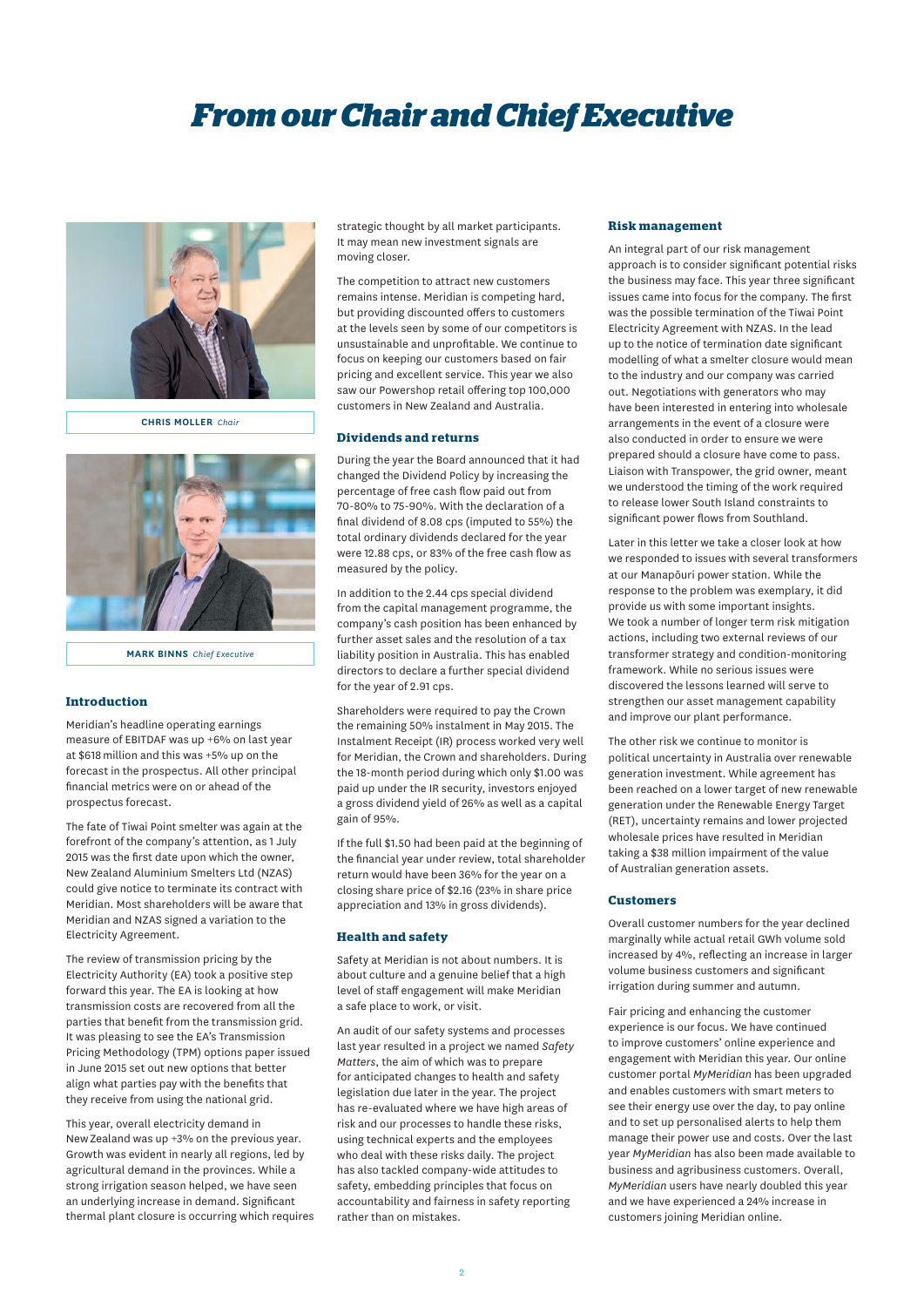### *A team effort*

Powershop's launch into New South Wales was a highlight this year. Powershop reached another milestone in May by surpassing 100,000 customers across Australia and New Zealand. Our Powershop offering here and in Australia is supported by IT developers in our Newtown office in Wellington and our call centre in Masterton, Wairarapa.

#### **Outlook**

With the future of the Tiwai Point smelter decided at least, in all probability, through to January 2018, Meridian can concentrate on delivering on a significant number of projects to improve customer experience and overall efficiency.

We are committed to supporting the EA in its review of transmission pricing and are hopeful that this time next year we will be able to comment on the EA's decision to implement one of the suggested options. We remain adamant that a beneficiary pays approach is the only rational answer to the multitude of problems with the current TPM.

Despite our unique positioning through both our brands we anticipate retail markets both sides of the Tasman will remain challenging. We anticipate further growth of Powershop in Australia. Powershop also continues to receive interest in its mobile app and platform from offshore retailers and we expect the viability of any such opportunities will be decided this year.

Until growth opportunities become clearer to us, we remain focussed on achieving more from our existing asset base, continuously improving the quality and cost effectiveness of the customer experience we offer and ensuring our shareholders receive appropriate cash returns from their investment in Meridian.

We would like to acknowledge the effort of Meridian's employees in delivering a highly creditable financial result for the year and thank our customers and shareholders for their ongoing and valued support.



In March 2014 an issue was discovered during the maintenance of an oil cooler in one of the Manapōuri power station's seven transformers. The remaining transformers were checked and while five returned to service, a second transformer was found to have a similar fault and was decommissioned.

So a large project with a number of work streams began involving dozens of people from Meridian, transport companies, manufacturers, environmental, regulatory and biosecurity agencies and, of course, local authorities and businesses.

As it's the largest hydro power station in the country, any issue that could affect Manapōuri generating electricity needs to be treated seriously and as quickly as possible. Thanks to Meridian's engineering team we quickly worked out what was needed, and after choosing a company to help design and manufacture the transformers we were well on our way to finding a solution. The procurement process for new transformers typically takes 18 to 24 months, so having a commission target date of just six months from business case approval was always going to provide a few challenges for the project team.

As a company that relies on generating electricity from renewable sources, Meridian has a special connection with the environment, and Manapōuri is no exception. Located within a National Park and part of a World Heritage Site, the area is home to native flora and fauna such as bottlenose dolphins and Fiordland crested penguins, which are some of the rarest of New Zealand's mainland penguins. The location and fragility of the local environment meant that we had to take special care and be well prepared before transporting and delivering such a large amount of material.

One such precaution that we took to minimise the impact on the local environment was the use of a self-ballasting vessel to ensure that no ballast water was discharged into Doubtful Sound – avoiding the risk of introducing any contaminants. Biosecurity inspections of the hull involving divers were also carried out before the ship entered New Zealand waters to ensure that it did not pose a risk to marine biosecurity.

The two separate deliveries of transformers coincided with two of the busiest times in the tourist season – Christmas and Chinese New Year − when large numbers of tourists visit West Arm, Deep Cove and Doubtful Sound. This often sees over 30 coachloads travelling over Wilmot Pass each day.

The existing relationships with local authorities and businesses also helped us get the necessary approvals quickly and with little fuss. We worked closely with local tourist operators to time loads to minimise delays across Wilmot Pass and disruptions to the use of Deep Cove wharf. Local operator Real Journeys greatly assisted with planning and on-the-ground communications with other operators during deliveries.

"By including us early in the project and maintaining high levels of communication throughout, Meridian helped to minimise the disruption that this caused our operations and other operators in the area," says Assistant Operations Manager for the Manapōuri/Te Anau divisions of Real Journeys, Bruce Nicol.

"I believe this has strengthened our relationship with Meridian and the high level of consideration, planning and cooperation allowed for a smooth operation," he says.

The location of the project and the constraints under which we were working meant that Meridian project manager Brett Horwell had to move to Manapōuri from Christchurch with his wife for nearly six months.

"This was one of the most challenging projects I have ever worked on and definitely the most rewarding," he says.

"This was a disruptive project for Meridian and we couldn't have done it without everyone diverting their attention to support the project. Our real success came from the 'can do' attitude presented by everyone right across the team and our ability to work together to overcome the numerous challenges that presented themselves along the way," says Brett.

"The experiences I gained from being part of the Manapōuri community during this project have set me in good stead for future projects in the area."